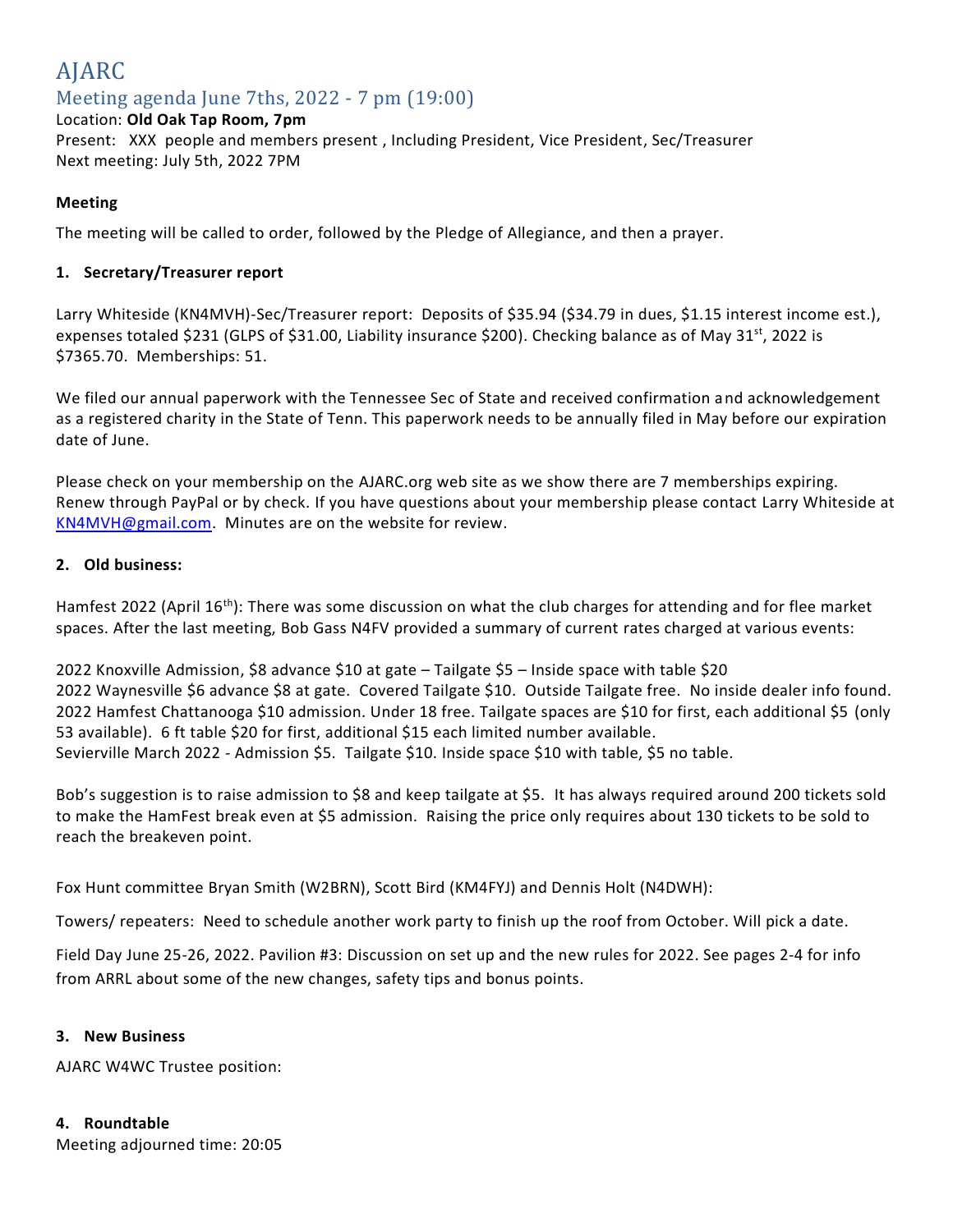AJARC Meeting Minutes, June 7ths, 2022 - 7 pm (19:00) Page 2

### <https://www.arrl.org/news/some-new-rules-going-into-effect-this-year-for-arrl-field-day>

From ARRL:

After taking a few detours over the past couple of years due to the COVID-19 pandemic, **[ARRL Field Day](http://www.arrl.org/field-day) rules are being updated on a permanent basis starting this summer.** ARRL conducted a Field Day community survey with invitations propagated far and wide, and direct emails sent to more than 15,000 individuals and ARRL affiliated clubs. After sorting through, reviewing, and discussing the survey results, the ARRL Programs and Services Committee recommended a number of rule changes for ARRL Field Day, which will take place this year over the June 25 – 26 weekend.

**Starting this year, the maximum PEP output for a transmitter used by anyone submitting a Field Day log will be 100 W.** The power multiplier of 2 will remain in place, and the high-power category will be removed from the rules. Until this year, the maximum low-power limit had been 150 W for most ARRL-sponsored operating events. The power multiplier will remain at 5 for QRP participants running a maximum of 5 W or less. As previously announced, 100 W is now the low-power category limit for all ARRL and IARU HF Contests, effective January 1, 2022.

**A couple of changes instituted initially as accommodations for the COVID-19 pandemic will remain.** Class D (Home) stations **will continue to be able to earn points for contacts with other Class D stations**. **The club aggregate scoring change initiated in 2020 as a temporary measure will become part of the permanent rules**. In the aggregate scoring plan, the scores of individual stations are combined under the score of a single club.

Another change, involving **Rule 7.3.2 Media Publicity, has been modified.** Rules to date have offered 100 bonus points for attempting to obtain publicity and demonstrating same. With the ease of posting via Facebook, Twitter, Instagram, and various other media websites, **Field Day participants will now be required to obtain publicity, not just try to do so.** Any combination of bona fide media hits would qualify for the bonus points. **For example, posting the details of your upcoming or ongoing Field Day activity, or your Field Day results, on a club or news media site, on Facebook, or via Twitter and Instagram would meet the bonus criteria. Photos and videos are encouraged as part of media posts.**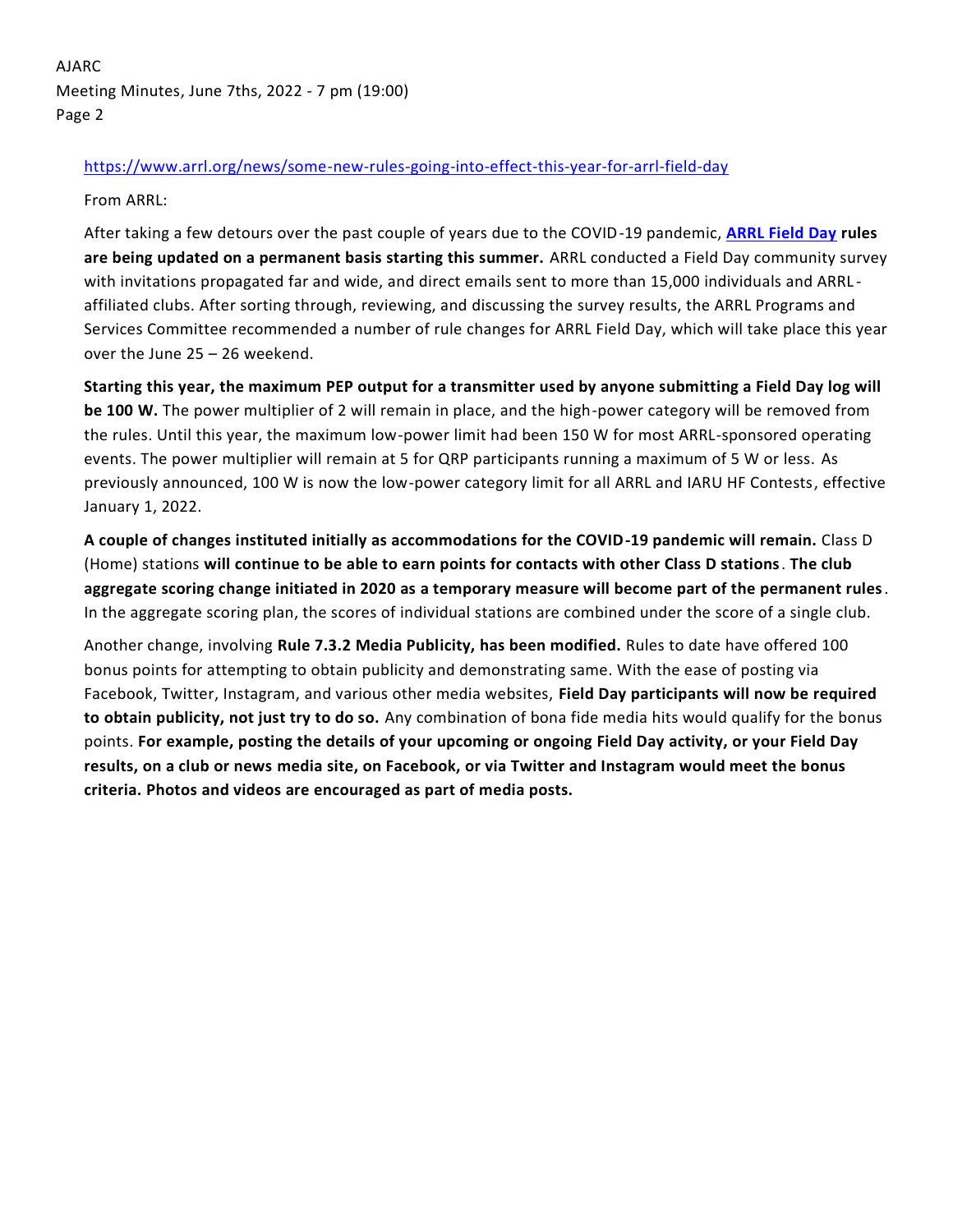## **BONUS POINTS ADD UP!**

Use this Bonus Points Calculator to keep track of your Field Day Bonus Points (see Rule 7.3 for details). All bonus points require submission of proof and will be verified before being added to your score. Maximum bonus points are listed unless otherwise noted.

| <b>POINTS</b> | <b>ACTIVITY</b>                                                                                                                                                                                                                                                                                                                                                                                                                                                                      | <b>AVAILABLE</b><br><b>CLASSES</b>           |
|---------------|--------------------------------------------------------------------------------------------------------------------------------------------------------------------------------------------------------------------------------------------------------------------------------------------------------------------------------------------------------------------------------------------------------------------------------------------------------------------------------------|----------------------------------------------|
|               | 100% Emergency Power. 100 bonus points per transmitter; max. 20 transmitters, max. 2,000 points.<br>Bonus stations (such as the GOTA station and satellite station) do not count toward determining the<br>number of transmitters for the class and do not qualify for transmitter bonus points.                                                                                                                                                                                     | A, B, C, E,<br>and F                         |
|               | Media Publicity. 100 bonus points. Bonus points may be earned for obtaining publicity from the<br>local media. A copy of the media publicity received (newspaper article, news website post, etc.)<br>must be submitted to claim the points.                                                                                                                                                                                                                                         | All                                          |
|               | Set Up in Public Place. 100 bonus points.                                                                                                                                                                                                                                                                                                                                                                                                                                            | A, B, and F                                  |
|               | Public Information Table. 100 bonus points. A copy of a visitor log, copies of club handouts,<br>or photos are sufficient evidence for claiming this bonus.                                                                                                                                                                                                                                                                                                                          | A.B. and F                                   |
|               | Message to ARRL Section Manager or Section Emergency Coordinator. 100 bonus points.<br>See Rule 7.3.5 for message format. This message is separate from the messages handled in<br>Rule 7.3.6 and may not be claimed for bonus points under that rule.                                                                                                                                                                                                                               | AІІ                                          |
|               | W1AW Field Day Message. 100 bonus points. Copy, via amateur radio, the special Field Day<br>bulletin transmitted by W1AW or K6KPH and include an accurate copy of the message with your<br>Field Day entry.                                                                                                                                                                                                                                                                          | Аll                                          |
|               | Message Handling NTS/ICS-213. 0 to 100 points maximum, calculated by taking the Number<br>of Messages (max. 10 messages): ____ * 10 bonus points for each formal message originated.<br>relayed, or received and delivered during the Field Day period. Copies of each message must be<br>included with the Field Day entry. The message under Rule 7.3.5 does not count. All messages<br>claimed for bonus points must leave or enter the Field Day operation via amateur radio RF. | All                                          |
|               | A Satellite QSO. 100 bonus points. Satellite QSOs also count for regular QSO credit. List these<br>contacts separately on the summary sheet as a separate "band." The QSO must be between<br>two Earth stations through a satellite. Stations are limited to one (1) completed QSO on any<br>single channel FM satellite.                                                                                                                                                            | A, B, and F                                  |
|               | Natural Power QSOs. 100 bonus points. Complete at least five QSOs without using power from<br>commercial mains or petroleum-driven generator. A separate list of natural power QSOs should<br>be submitted with your entry.                                                                                                                                                                                                                                                          | A, B, E, and F                               |
|               | Site Visit by Invited Elected Official. 100 bonus points.                                                                                                                                                                                                                                                                                                                                                                                                                            | All                                          |
|               | Site Visit by Invited Served Agency Official. 100 bonus points. Visits from ARRL officials<br>(SM, SEC, DEC, EC, etc.) do not qualify for this bonus.                                                                                                                                                                                                                                                                                                                                | All                                          |
|               | Educational Activity. 100 bonus points.                                                                                                                                                                                                                                                                                                                                                                                                                                              | A, D, E&F.<br>See website<br>for D & E rules |
|               | Youth Participation.<br>T For Class A, C, D, E, or F groups: 20 bonus points per participant age 18 or younger that<br>completes at least one QSO; max. 100 points.<br>T For a one-person Class B station: 20 bonus points if the operator is age 18 or younger;<br>max. 20 points.<br>For a two-person Class B station: 20 bonus points for each operator age 18 or younger;<br>max. 40 points.                                                                                     | AІІ<br>(see specific<br>points per<br>class) |
|               | GOTA Bonus. See Rule 7.3.13 for the bonus point breakdown.                                                                                                                                                                                                                                                                                                                                                                                                                           | A and F                                      |
|               | Use the Field Day Entry Web App. 50 bonus points. Submit the entry using the web app at<br>https://field-day.arrl.org/fdentry.php.                                                                                                                                                                                                                                                                                                                                                   | All                                          |
|               | Safety Officer Bonus. 100 bonus points. Include a statement with the supporting documentation for<br>your entry, verifying that a designated Safety Officer completed the ARRL Field Day Safety Check List.                                                                                                                                                                                                                                                                          | А                                            |
|               | Social Media Bonus. 100 bonus points. Promote your Field Day activation to the general public<br>via social media (Facebook, Twitter, Instagram, etc.). Individual participants do not qualify for<br>this bonus. Club websites do not qualify as social media. Available to all classes who welcome<br>visitors to their operation.                                                                                                                                                 | All                                          |
|               | <b>TOTAL BONUS POINTS CLAIMED</b>                                                                                                                                                                                                                                                                                                                                                                                                                                                    |                                              |